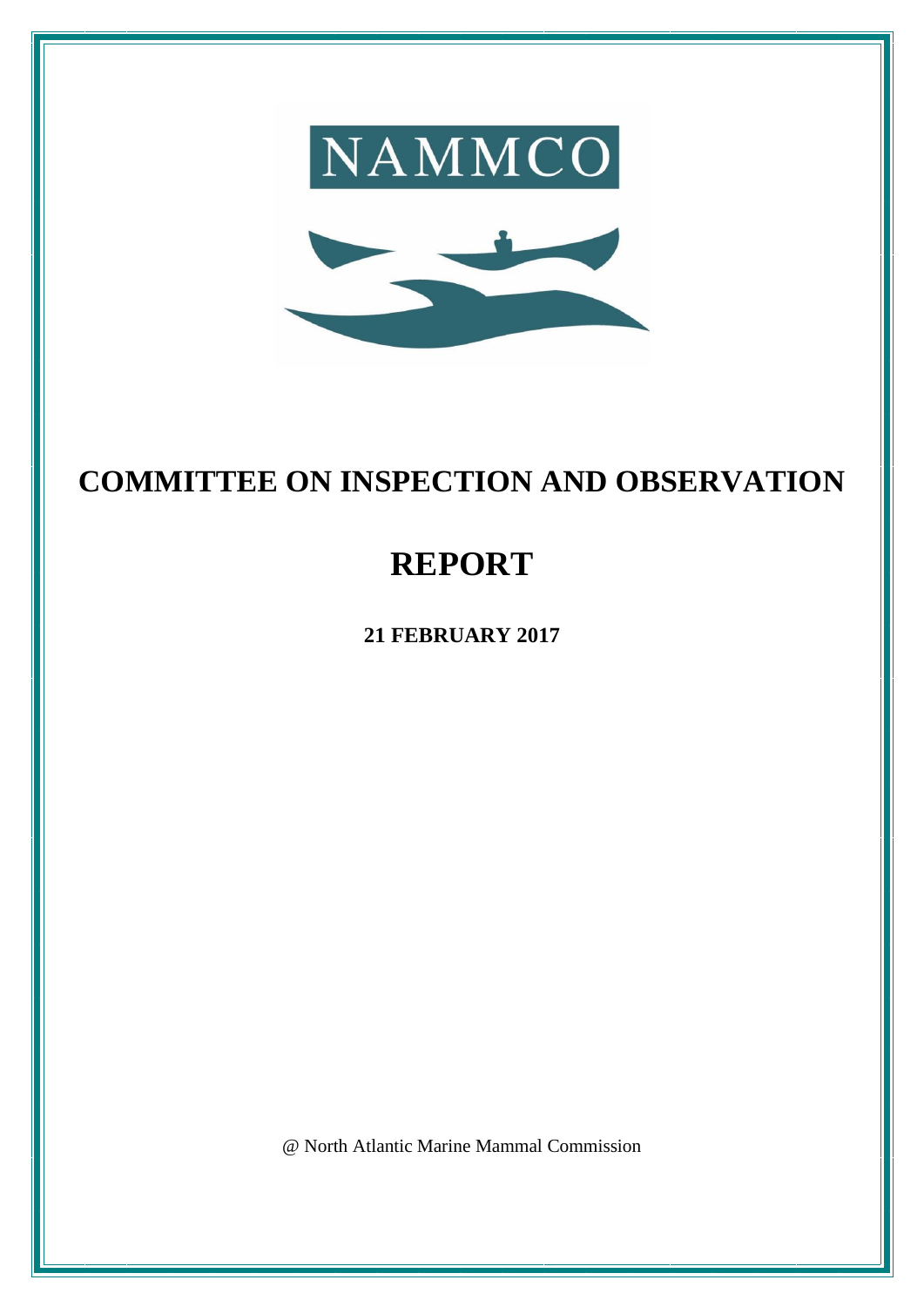Please cite this report as: Report of the NAMMCO Committee on Inspection and Observation 21 February 2017

> *Address: Science Park, POB 6453, N-9294 Tromsø, Norway Tel.: +47 77 68 73 71, Email: nammco-sec@nammco.no*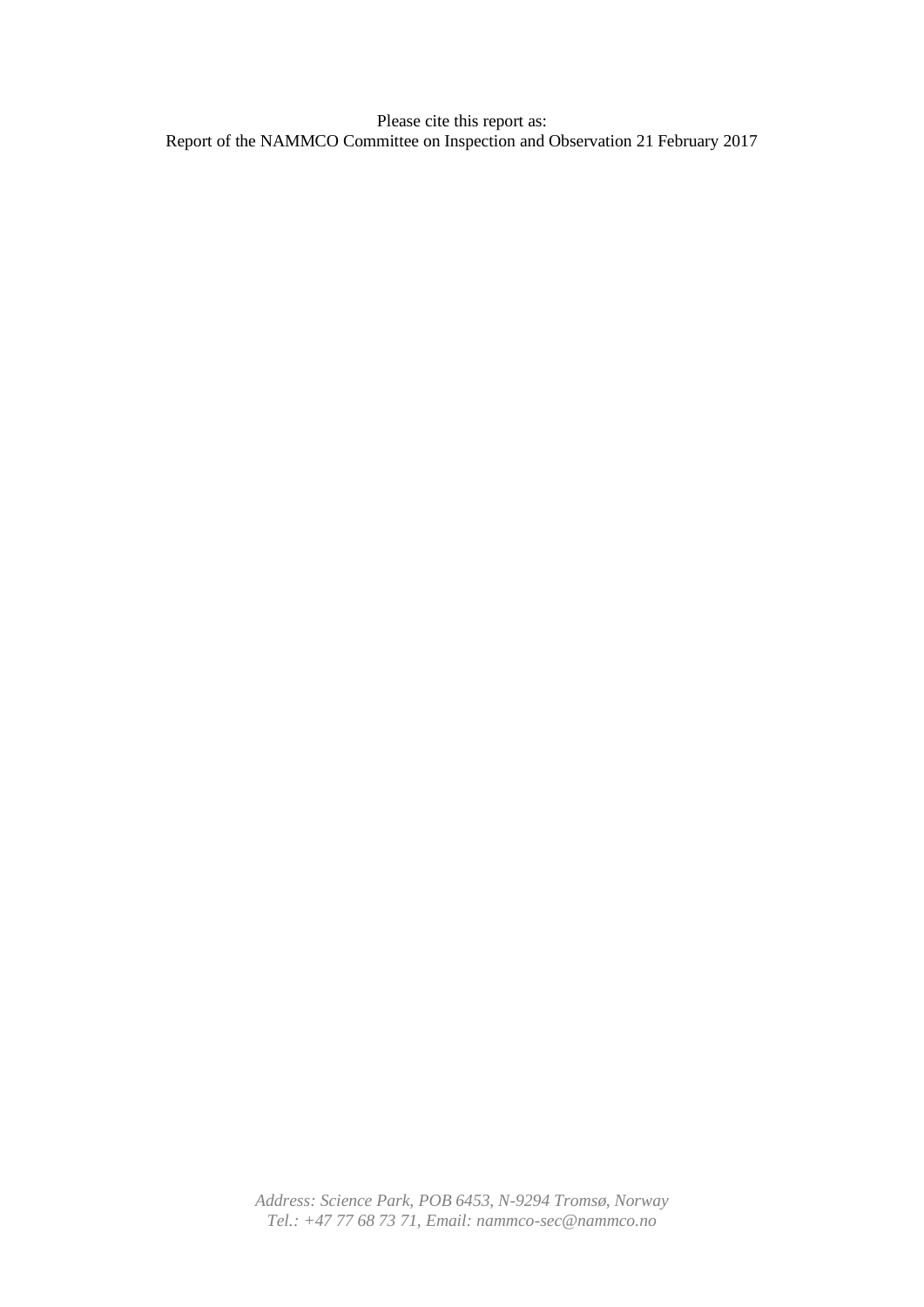The Committee on Inspection and Observation (CIO) held a telephone meeting 21 February 2017 from 15:30 to 17:00 hrs. Online were: Ulla Svarrer Wang, Chair (Faroe Islands), Amalie Jessen (Greenland), Guðni Magnus Eriksson (Iceland), Kathrine Ryeng (Norway) and Charlotte Winsnes from the NAMMCO Secretariat.

# **1. OPENING PROCEDURE**

The Chair, Ulla S Wang, welcomed the Committee members to the meeting. The draft agenda was adopted and the list of documents reviewed – appendix 1.

# **2. THE 2016 SEASON**

Presented under this agenda item were documents NAMMCO/CIO-February/2016/2 containing the report from the Secretariat of the implementation of the NAMMCO International Observation Scheme for 2016 and NAMMCO/CIO-February/2017/3 containing the reports from the NAMMCO observers active in 2016.

Minke whaling in Norway had been the focus of the observation scheme in 2016. The total hunting season starts 1 April with varying ending dates. In 2015 it closed 28 September and in 2016 the closing date was 7 September, with most the boats being active in the beginning of the season April - June. The whaling fleet in Norway can be divided into three main categories based on the length of the vessels.

The 2016 season was scheduled with three observers preferably observing on all vessel categories picked at random. Total maximum coverage would be 10 weeks. Due to various factors only two observers were active. They covered the period from 8 – 31 May and 18 April – 13 May respectively. Both observers followed one hunting vessel each during their entire period. During the total observation period 20 whale hunts were observed of which 18 whales were landed and two were struck and lost. Both struck and lost whales were hit in the optimal target area and were considered dead on impact. In both instances the line broke so that the whales sank and could not be retrieved.

The total number of active vessels was 16 in the 2016 hunting season in Norway, and the catch including struck and lost was 591 minke whales. The NAMMCO observation scheme in the 2016 season therefore had a vessel coverage of 12,5 % and the observation of hunted whales was 3,4% of the catch.

The observers carried out the observations in accordance with the provisions of the Scheme. No violations were reported, and reports have been submitted to the Secretariat.

The Committee noted the reports and reiterated its recommendation to include as much as possible information on effort in the reporting of the implementation of the observation, so that the coverage could be assessed.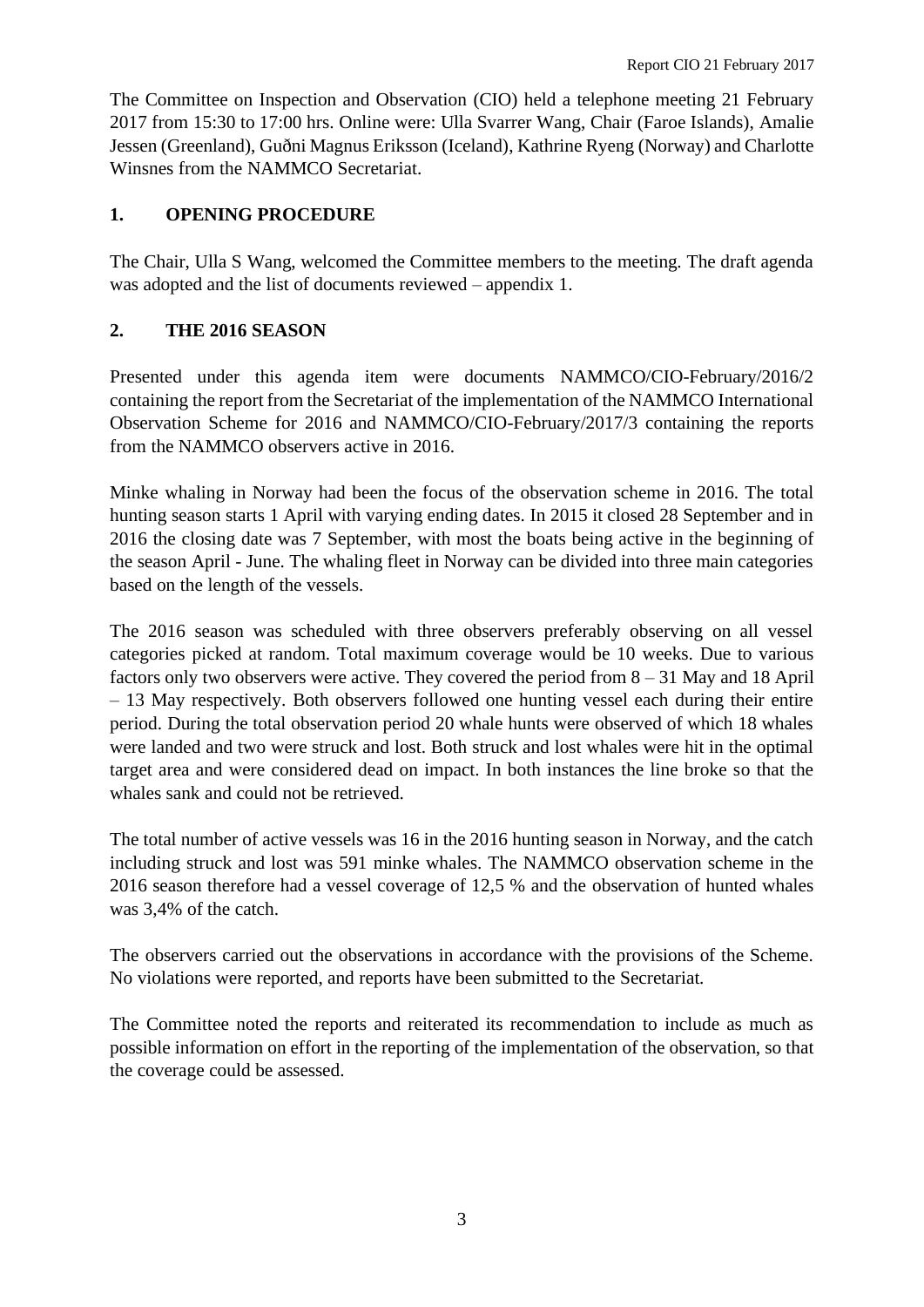## **3. THE 2017 SEASON**

Presented under this agenda item was document NAMMCO/CIO-February/2017/4 containing the scope of observation activities of the NAMMCO International Observation Scheme for 2017.

The suggested scope for observation activities in 2017 is whaling in Iceland contracting two observers. The Committee had previously advised that plans for coming seasons preferably should give information on geographical area, planned effort compared to the total fleet/hunt when applicable and a more detailed budget. Minke and fin whaling in Iceland represents a very transparent and relatively small activity with one fin whale operator and  $2 - 3$  minke whale vessels, making the implementation of the scheme less complicated as compared to other member countries.

Eriksson informed that Iceland planned to complete the collection of TTD data in 2017.

The Committee noted that it had not been presented with the proposal for scope and range as recommended prior to presenting it to Council. The Secretary reassured the Committee that in the future they would be consulted to give their input and advice.

# **4. UPDATE ON NATIONAL MONITORING DATA**

The Faroe Islands reiterated the information submitted last year that they do not have national inspectors to monitor whaling. However, the way the pilot whale hunt is regulated by law ensures the control and monitoring of the pilot whale drive hunts trough the district administrator ("Sysselman") and the whaling foremen leading each hunt.

Greenland informed that the wildlife officers as part of the regular national control have followed and controlled large whale hunts, beluga and narwhale hunts, seal and walrus hunts. The controls have been carried out randomly at sea. On land the control consists of checking hunting permits and products when coming to the harbour and later when the hunter is selling the products. No infractions were reported for 2016.

Norway informed that monitoring is carried out by the Electronic trip Recorder (Blue Box). In addition, inspectors from the Directorate of Fisheries are conducting periodic and random checks of hunting activities. No inspectors have been active on the whaling vessels in 2016.

20 licenses were issued for the 2016 season, of which 16 vessels participated. The hunting period was from 1 April to 7 September. No infringements were reported.

The sealing activities are 100 % controlled and monitored because it is mandatory to have inspectors on all vessels. As previous years, the inspector was an experienced veterinarian, who also carried out quality control of the meat on behalf of the Food Security Authorities. Only one vessel participated in the hunt in the West Ice in 2016. No infringements were reported.